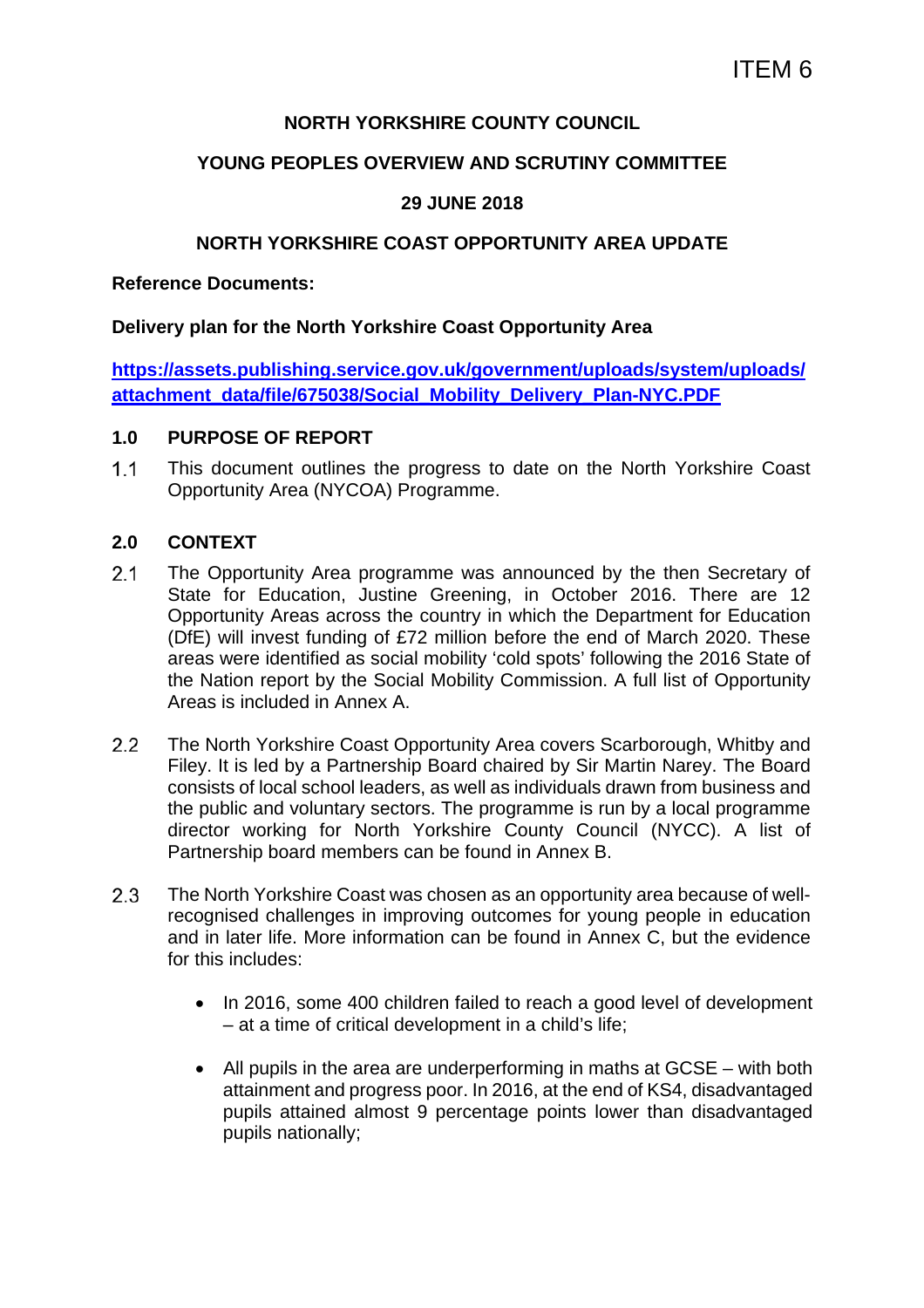- At the end of year 1, just over a quarter of children do not reach the expected standard in phonics (40% of young people on free school meals). Children not securing sound phonetic knowledge fall behind their peers from the start of their schooling. Key stage 2 attainment and progress in reading is also below national average for all children and disadvantaged children; and
- Those schools with the highest levels of deprivation have the weakest outcomes for pupils at end of key stage 4 – achievement is lower than the national average for all, but particularly for disadvantaged pupils (35.6 compared to 41.2 nationally). Some 2,000 young people currently do not have a place in a good or outstanding school.
- The delivery plan for the NYCOA was published in October 2017. The plan identified four priority areas: Early Years, Literacy, Numeracy and improved Secondary Schools. It also identified four critical enabling themes: mental health, teacher talent management, skills for employment and aspiration and ambition.
- 2.5 The content of the delivery plan builds on the successes of the Scarborough Pledge – a £750,000 investment by NYCC to raise aspirations and improve prospects for children and young people. Projects funded by the Pledge will continue until the end of August 2018 and have included: intensive support for language development at Primary Schools and opportunities for young people to engage in cultural activities through the Stephen Joseph Theatre.
- The Partnership Board meets monthly and considers funding proposals that will deliver the objectives stated in the NYCOA Delivery Plan.

# **3.0 ACHIEVEMENTS TO DATE**

- 3.1 Initiatives and projects have already begun with support from the NYCOA programme.
- $3.2$ *Early Years:* 
	- 13 early years settings have had assessments to improve early years teaching and practice. This will help the development of improvement plans and professional development opportunities that strengthen the interaction between adults and children and support all children to get ahead start in life.
- $3.3$ *Numeracy:* 
	- An investment of over £100k will create a Maths Centre that builds leadership in the area, working with the Yorkshire Ridings Maths Hub, and initially focusses on primary schools. 2 primary mastery specialists have been recruited and 8 schools are now working towards mastery (an evidence based approach to teaching maths). Over 30 schools have signed up to participate in training opportunities.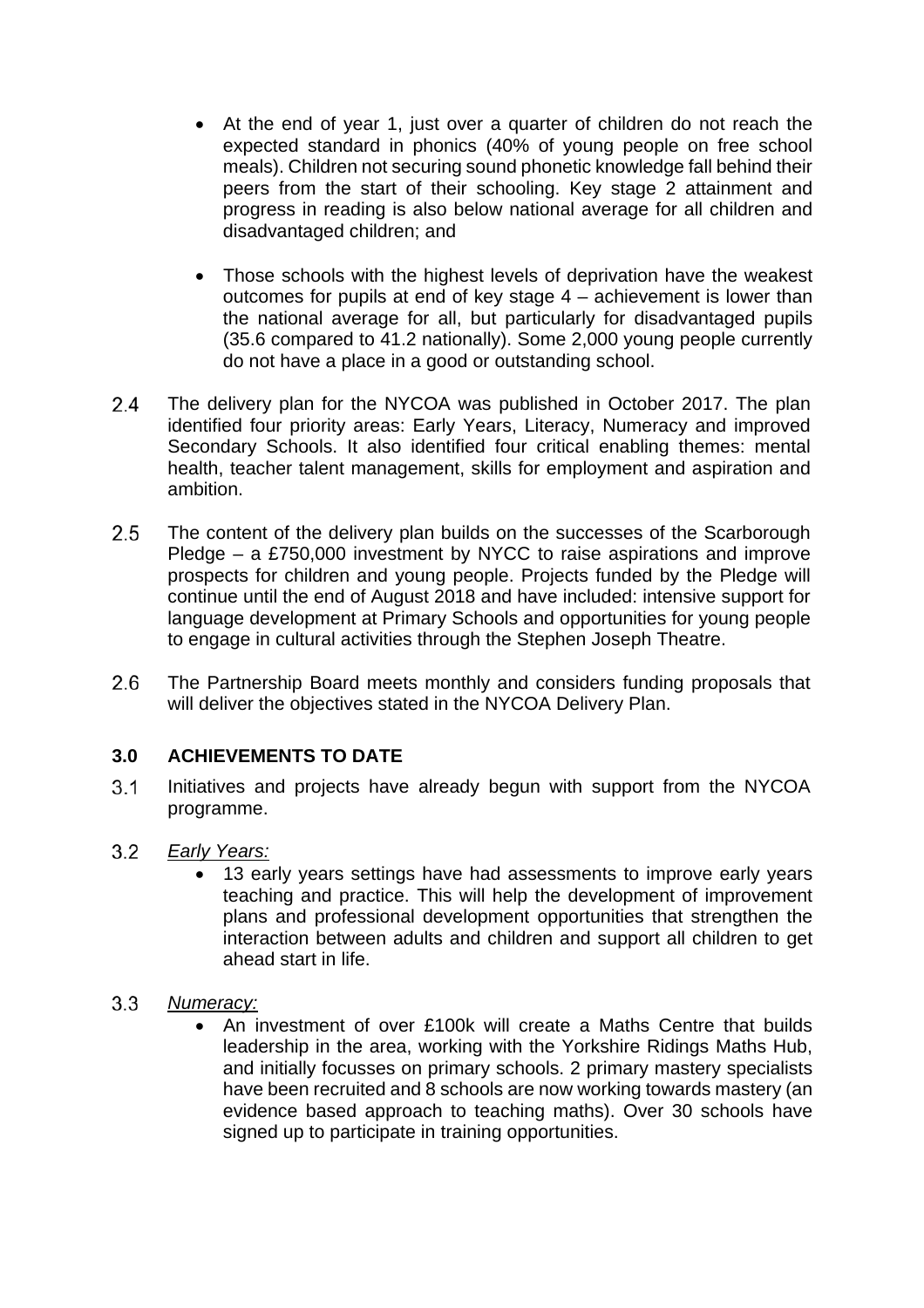# *Literacy:*

- The programme has partnered with the National Literacy Trust to launch a literacy hub that will engage parents, schools and children in innovative events that promote a love of reading. Activity will begin from September 2018.
- The Thinking Reading programme will support readers in secondary schools who have fallen behind to catch-up with their peers quickly and permanently.
- Over 20 schools have signed up to receive additional support in the development of speech, language and communication skills of children. This is led by Overdale school, with schools benefiting from being able to respond to children according to their level of need and current development.

#### $3.5$ *Secondary Schools*

- A new approach to recruiting teachers across the area is being implemented, with dedicated resource to attract, develop and keep teachers in the area.
- The Careers & Enterprise Company are working with all secondary schools to help young people secure at least four high quality encounters with the world of work. This is being supported by the enthusiasm and commitment of local employers, particularly Sirius Minerals, GCHQ and Dale Power Solutions.

#### $3.6$ *Critical Enabling Themes*

- Schools and youth-led groups have bid for up to £5k funding to deliver a distinct social mobility project that is linked to the objectives in the delivery plan. 11 projects have been supported so far, these range from work to increase recruitment and retention at university with Scarborough Sixth form, investment in East Ayton Primary School's approach to outdoor learning and support to upgrade the library in Airy Hill Primary School.
- Support is available to all schools to develop the resilience of pupils in learning and in life. This is a partnership between NYCC, the Esk Valley Teaching Alliance and Compass Buzz to provide training and develop a 'community of practice'.

#### $3.7$ *Cross-cutting achievements*

- £820k is being invested in extra-curricular activities through the Essential Life Skills Fund, which is being run with the Stronger Communities team. Awards have already been made to: the Stephen Joseph Theatre, North Yorkshire Youth, North Yorkshire Sport, Northstead Community Primary School, Creative Briefs and NYMAZ.
- Nearly 300 education professionals attended an event with Dame Alison Peacock (the Chief Executive of the Chartered College of Teaching) as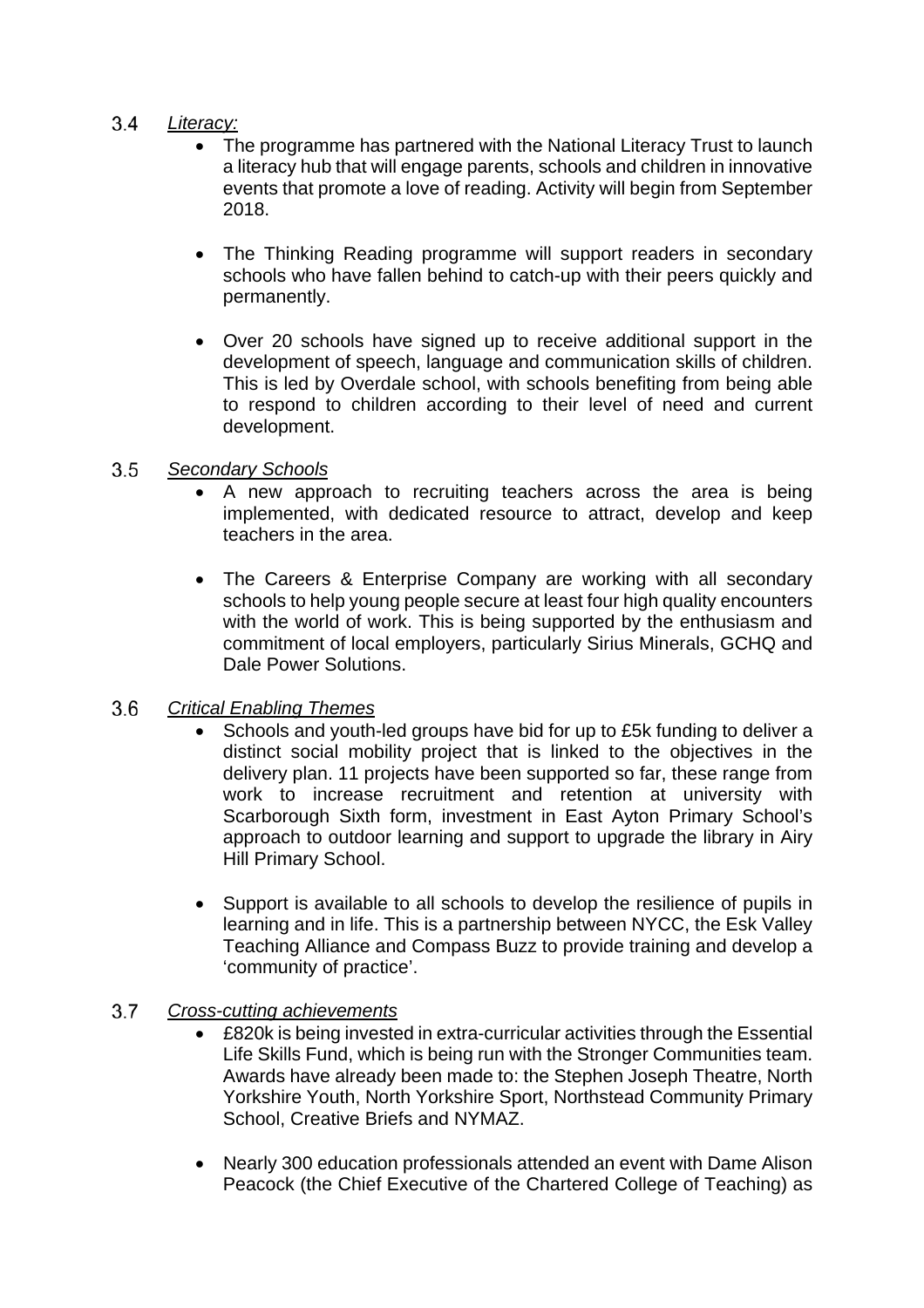part of a National Speakers programme. We will promote it as a fantastic area to live, teach and learn by inviting the leading speakers on education and social mobility.

• The North Yorkshire Coast Research School was launched in January 2018. The Research School is working with schools across the area to support evidence-driven practice.

### **4.0 CHALLENGES**

 Urgent progress is needed on a number of priority areas, including secondary school improvement, the attendance and behaviour of some students and support to promote the importance of the home learning environment in outcomes for young people.

### **5.0 COMMENTARY: LOOKING AHEAD**

- The programme must continue to invest in ambitious, evidence-based approaches to improve outcomes for young people and to boost social mobility.
- The programme must embrace partnership working across the most diverse group of stakeholders. This should particularly focus on cross-service working within CYPS to develop coherent and effective support for young people, particularly vulnerable groups and those from more disadvantaged backgrounds.

### **STUART CARLTON CORPORATE DIRECTOR CHILDREN AND YOUNG PEOPLES SERVICE**

County Hall, NORTHALLERTON

Report compiled by: Richard Benstead – Programme Director, North Yorkshire Coast Opportunity Area Richard.Benstead@northyorks.gov.uk

21 June 2018 Background documents – Nil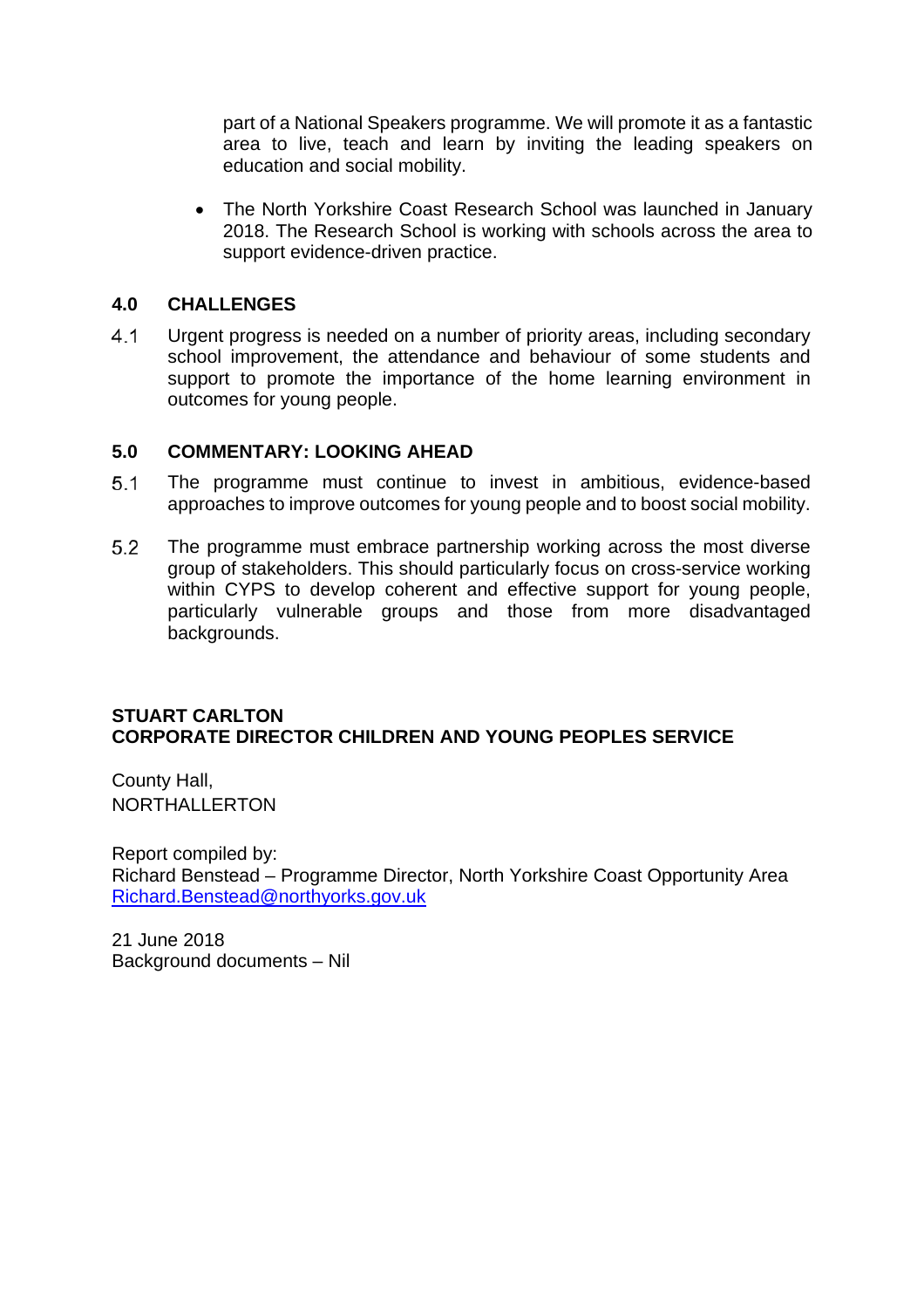## **Annex A – Opportunity Areas across England**

The 12 opportunity areas are:

- ‐ West Somerset
- ‐ Norwich
- ‐ Blackpool
- ‐ North Yorkshire Coast
- ‐ Derby
- ‐ Oldham
- ‐ Bradford
- ‐ Doncaster
- ‐ Fenland and East Cambridgeshire
- ‐ Hastings
- ‐ Ipswich
- ‐ Stoke‐on‐Trent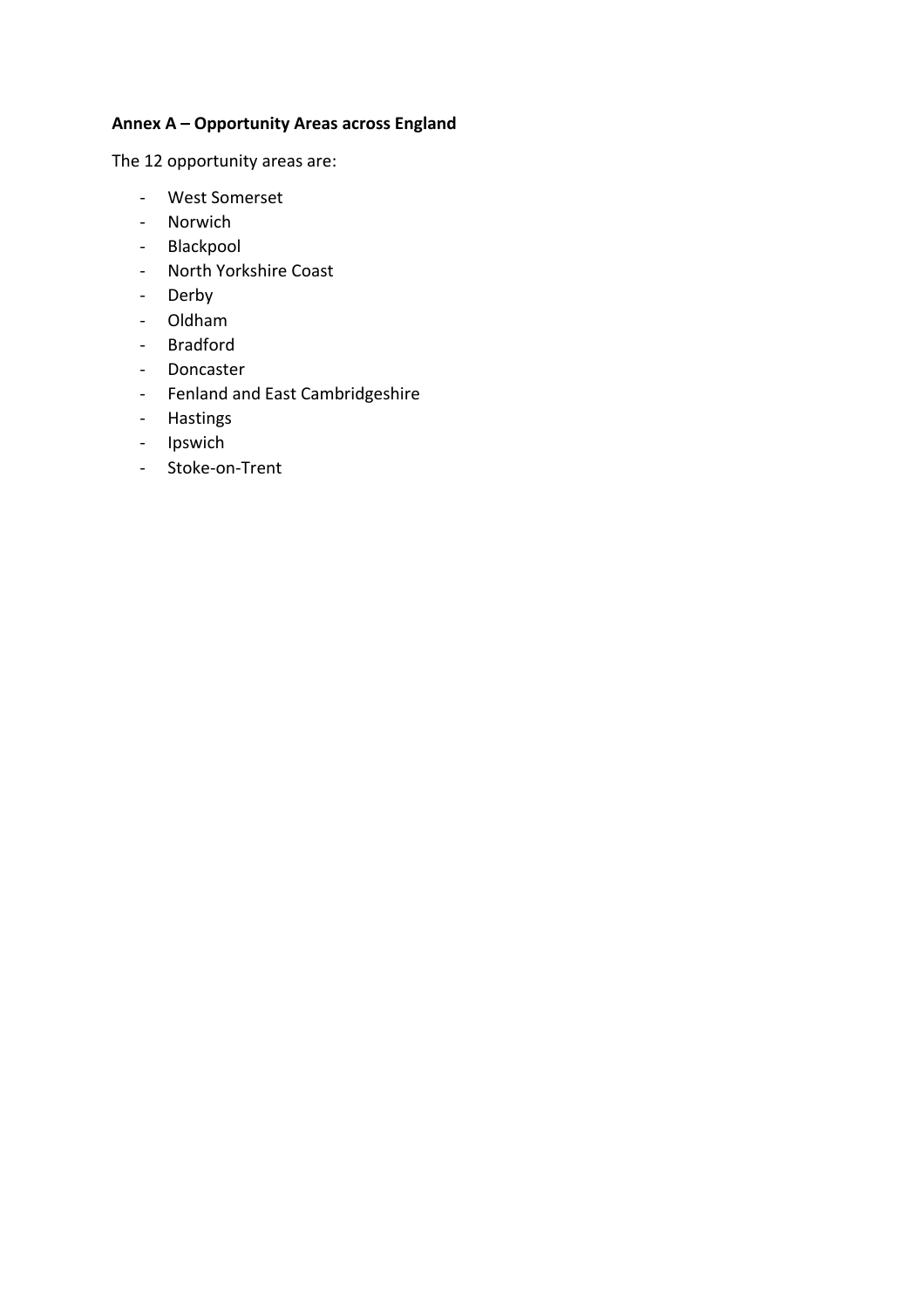### **Annex B – North Yorkshire Coast Opportunity Area Partnership Board**

The Programme's Partnership Board is chaired by Sir Martin Narey. Sir Martin is a highly experienced senior leader – and resident of Whitby. Sir Martin's career developed in the Prison Service, leading to his appointment as CEO and Director General for the National Offender Management Service in 2003. In 2005, he took the role of CEO for leading children's charity Barnardos. Sir Martin is currently a non‐executive director at the Ministry of Justice and adviser to the government on children's social care. Sir Martin was made Knight Bachelor in 2013 for services to vulnerable people.

Partnership board members

- ‐ Andrew Galbraith: Headteacher, Ebor Academy Filey
- ‐ Annabel Jelley: Head of Skills, York, North Yorkshire & East Riding Enterprise Partnership
- ‐ Craig Gaskell: Provost, Coventry University, Scarborough Campus
- ‐ David Read: Headteacher, Scalby School, and CEO, Scalby Learning Trust
- ‐ Gareth Edmunds: Director of External Affairs, Sirius Minerals
- Jane Douglass: Executive Headteacher and National Leader of Education (NLE), Castleton and Glaisdale Primary Schools and teaching school lead, Esk Valley Teaching School Alliance
- ‐ Jane Pepper: Headteacher of Childhaven Nursery School, NLE and teaching school lead, Scarborough Teaching School Alliance
- ‐ Mel Bonney‐Kane: CEO, Coast and Vale Community Action
- ‐ Stuart Carlton: Director of Children and Young People's Services, North Yorkshire County Council
- The meetings are also attended by Janet Renou (Regional Schools Commissioner), Alison Wilson (Department for Education Head of Delivery and Area Lead) and Richard Benstead (Programme Director) who provide advice and support to the partnership board